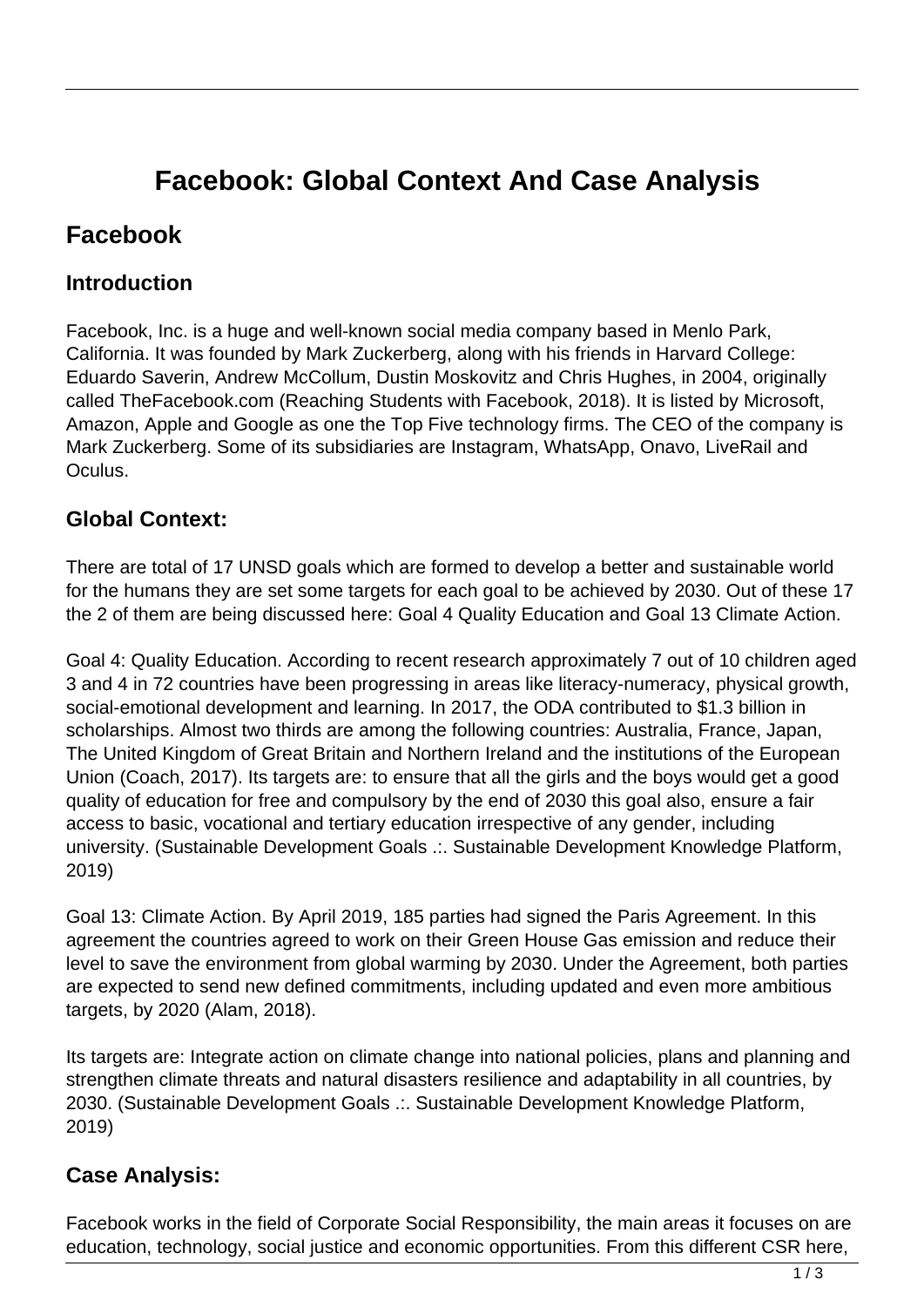Education (Goal 4) and Economic (Goal 13) portions are being discussed in this portfolio. The Chan Zuckerberg Initiative (CZI) is the key forum for the creation of Facebook's philanthropic activities.

Education (Goal 4: Quality Education): In education, CZI works with students, teachers and families to create services that make the application of learning science and human development simpler. The Summit Learning Program is specially designed program to take into account students' interests in the best possible way to fulfil their expectations and goals. The curriculum is actively sponsored by the CZI teaching department of educators. There is a special training department that consults teachers to develop tools and services that will meet the students' needs. A mentoring programme is also supported by the Summit Learning Programme. Teachers are an integral part of this curriculum and accepting their point of view encourages understanding and tackling the difficulties of learning in the classroom. (Pratap, 2019)

Economic Responsibility (Goal 13: Climate Action): Facebook is proud to work on catalysing climate change with others. They agree that tackling the climate change impacts would require new and innovative solutions. That's why they are partnering with industry-leading businesses and non-profit organisations to create creative approaches that enable people within their communities to better recognise and solve climate-related challenges. Facebook strongly supports the program 'We Are All In' which supports the Paris Agreement. Between 2017 to 2018, the Facebook reduced its GHG emissions by 44 per cent and met over half of its 75 per cent target. (Our Vision for a Sustainable World – Facebook Sustainability, 2018)

This graph shows how the Facebook is working on the reduction of emission of GHG from 2014-2018.

### **Conclusion**

In the conclusion from the analysis done on the basis of secondary data obtained from the websites it is found that Facebook is actively engaged to fulfil its Goal 4 and Goal 13 which are related to Quality Education and Climate Action, respectively. To accomplish goal of quality education Facebook organized different programmes such as Summit Learning Programme for the teachers and students.

Other than this Facebook is also helped to save the environment by taking strides to reduce the emission of greenhouse gas (GHG) and it is seen to be reducing every year. It is said that "Facebook's annual emissions for the average person on the platform are less than the carbon impact of making one cup of black coffee". There are also other CSR activities in which the Facebook is actively participating and its target is to reach their targets by 2030 as discussed in the UNSD Goals.

#### **References:**

1. Alam, M. K. (2018). Assessment of soil carbon sequestration and climate change mitigation potential under conservation agriculture (CA) practices in the Eastern Gangetic Plains [Phd, Murdoch University]. In Alam, Md. Khairul (2018) Assessment of soil carbon sequestration and climate change mitigation potential under conservation